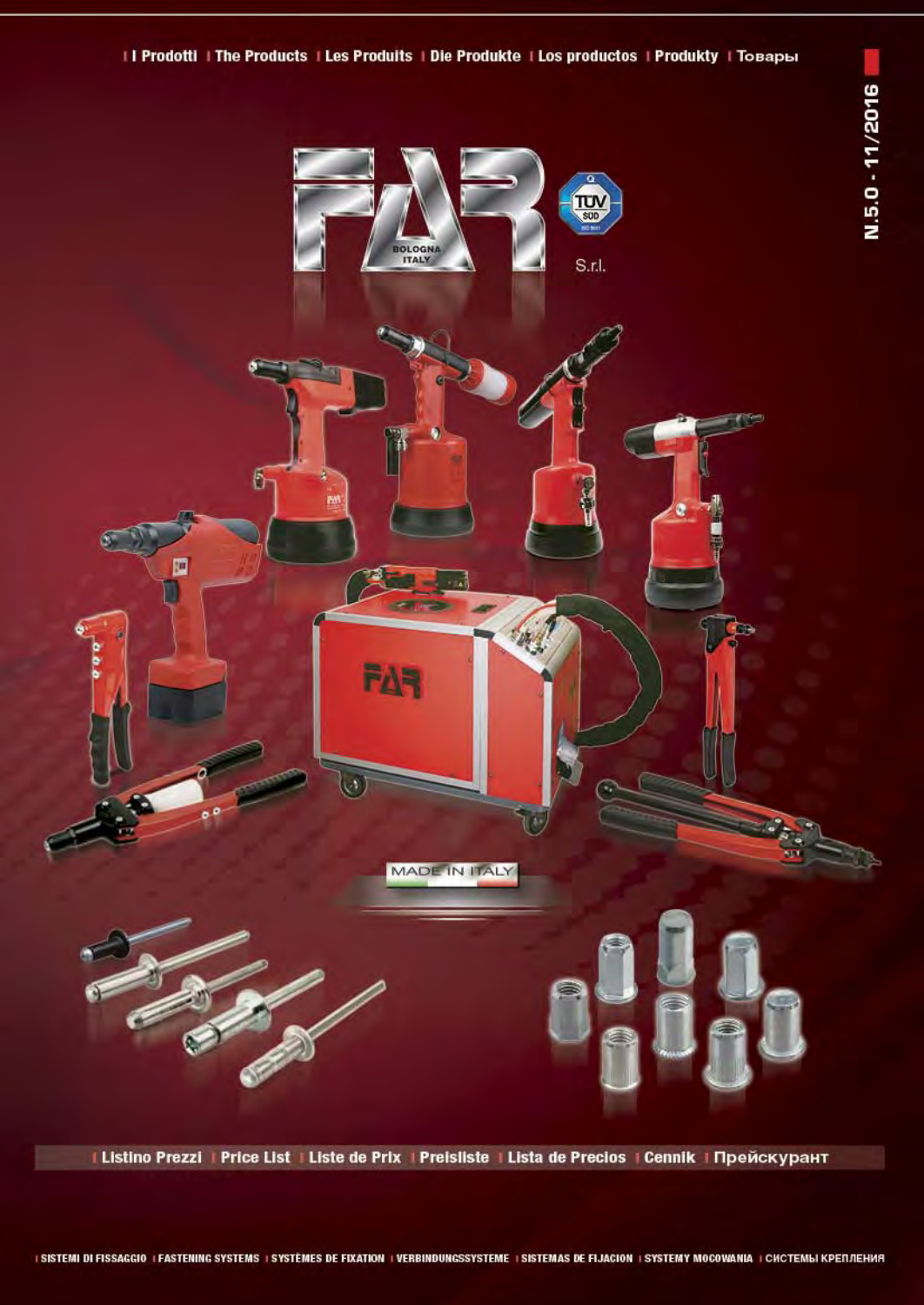

**RIVETTATRICI PER INSERTI FILETTATI** RIVETING TOOLS FOR BLIND RIVET NUTS / OUTILS DE POSE POUR INSERTS FILETÉS / WERKZEUGE FÜR BLINDNETMUTTERN / REMACHADORAS PARA TUERCAS REMACHABLES / NITOWNKE DO NITOWAKRETEK / 3AKREDIBANOLIKE MHCTPYMEHTIJ JURI BCTABOK C PES



- Valigetta di plastica contenente una rivettatrice oleopneumatica per inserti filettati con tiranti e testine M3 ÷ M8
- Plastic case containing 1 hydropneumatic tool for blind rivet nuts,
- $M3 \div M8$  with mandrels and heads.
- Coffret en plastique avec 1 machine à sertir oléopneumatique pour inserts filetés avec mandrins et têtes M3 ÷ M8.
- Kunststoffkoffer mit ölpneumatischem Werkzeug für Blindnietmuttern mit Gewindedorn und Mundstück M3 ÷ M8.
- Embalaje en plástico contenente 1 remachadora oleoneumática para tuercas remachables con tirantes y cabezas M3 : M8.
- Nitownica pneumatyczna do nitonakrętek M3 ÷ M8 z odpowiednimi trzpieniami i głowicami. Całość w poręcznej, plastikowej walizce.
- Пластмассовый чемоданчик содержащий 1 гидропневматический пистолет для заклепок с распорками и головками М3 ÷ М8

#### $\geq$ Nota: A richiesta tiranti e testine in pollici.

- Note: On demand mandrels and heads in inches.  $\ddot{\phantom{1}}$
- $\overline{ }$ Nota: Sur demande mandrins and têtes en pouces.
- Hinweis: Auf Anfrage Gewindedorne und Mundstücke mit Zollgewinde.  $\rightarrow$
- $\rightarrow$ Nota: sobre pedido tirantes y cabezas en pulgadas.
- Uwaga: Na życzenie trzpienie i głowice dostępne w calach.  $\overline{\phantom{a}}$
- $\overline{ }$ заметка: по запросу тяги и головки с измерениями в дюймах



- Rivettatrice oleopneumatica per inserti filettati in scatola di cartone con un singolo formato di testina e tirante a scelta tra M3 ÷ M8.
- Hydropneumatic tool for blind rivet nuts in carton box with single size of head and mandrel to be chosen from  $M3 \div M8$ .
- Outil de pose oléopneumatique pour inserts filetés en boîte cartonnée, avec un unique format pour la tête et le mandrin à choisir entre M3 ÷ M8.
- Hydraulisch-pneumatisches Setzgerät für Blindnietmuttern in Kartonschachtel mit einem Format von Mundstück und Gewindedorn zwischen M3 ÷ M8.
- · Remachadora oleoneumática para tuercas remachables en caja de cartón con un único tamaño para la cabeza y el tirante a elegir entre M3 ÷ M8.
- · Nitownica pneumatyczno-hydrauliczna do nitonakrętek z jednym trzpieniem i głowicą, do wyboru spośród rozmiarów od M3 do M8. Całość w kartonowym opakowaniu.
- Пневматический заклепочник для установки резьбовых заклепок в картонной коробке с одним размером головки и распорки на выбор, от МЗ до М8.

| M              | Cod.<br>Kode / Código<br>Kod / Код |
|----------------|------------------------------------|
| MЗ             | 700060M3                           |
| M <sub>4</sub> | 700060M4                           |
| M <sub>5</sub> | 700060M5                           |
| M <sub>6</sub> | 700060M6                           |
| M8             | 700060M8                           |
|                |                                    |

| M               | <b>Alluminio</b><br>Aluminium / Aluminium<br>Alu / Aluminio<br>Aluminium / Алюминий | Acciaio<br>Steel / Acier<br>Stahl / Acero<br>Stal / Сталь | Acciaio inox<br>Stainless steel / Acier inoxydable<br>Edelstahl / Acero inoxidable<br>Stal Inox / Нерж Сталь | Inserto maschio<br>Blind rivet bolts / Goujons à sertir<br>Blindnietschrauben / Esparragos remachables<br>Nitotrzpienie stalowe / Вставка метчик |
|-----------------|-------------------------------------------------------------------------------------|-----------------------------------------------------------|--------------------------------------------------------------------------------------------------------------|--------------------------------------------------------------------------------------------------------------------------------------------------|
| M <sub>3</sub>  |                                                                                     |                                                           |                                                                                                              |                                                                                                                                                  |
| M <sub>4</sub>  |                                                                                     |                                                           |                                                                                                              |                                                                                                                                                  |
| M <sub>5</sub>  |                                                                                     |                                                           |                                                                                                              |                                                                                                                                                  |
| M <sub>6</sub>  |                                                                                     |                                                           |                                                                                                              |                                                                                                                                                  |
| M <sub>8</sub>  |                                                                                     |                                                           |                                                                                                              |                                                                                                                                                  |
| M <sub>10</sub> |                                                                                     |                                                           |                                                                                                              |                                                                                                                                                  |
| M <sub>12</sub> |                                                                                     |                                                           |                                                                                                              |                                                                                                                                                  |
|                 |                                                                                     |                                                           |                                                                                                              |                                                                                                                                                  |

#### **ACCESSORI**

ACCESSORIES / ACCESSOIRES / ZUREHÖR / ACCESORIOS / AKCESORIA / ПРИНАЛЛЕЖНОСТИ



Tirante e testina per inserti maschio.

- Tie-rod and head for blind rivet bolts.
- Tirant et tête pour goujons à sertir.<br>Gewindedorn und Mundstück
- für Blindnietschrauben
- Tirante y cabeza para esparragos remachables.
- Do mocowania nitotrzpieni za
- pomocą nitownicy ręcznej.
- ,<br>Набор распорка и головка для<br>вставок вида метчик.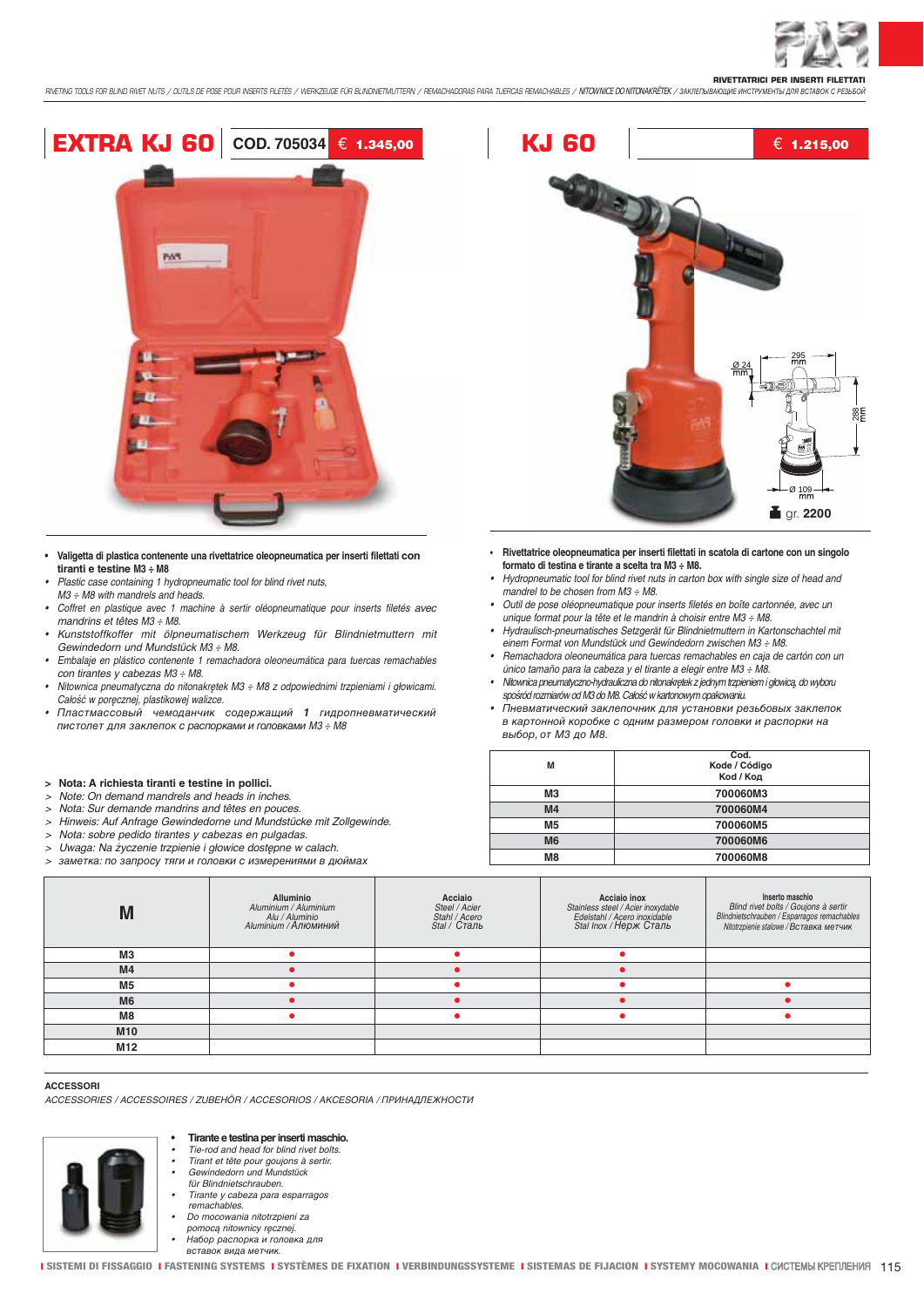**RIVETTATRICI PER INSERTI FILETTATI** RIVETING TOOLS FOR BLIND RIVET NUTS / CUTILS DE POSE POUR INSERTS FILETÉS / WERKZEUGE FÜR BLINDNETMUTTERN / REMACHADORAS PARA TUEROAS REMACHABLES / NITOWNICE DO NITONAKRETEK / SAKIETIЫBAOЩИЕ ИНСТРУМЕНТЫ ДЛЯ ВСТАВОК С РЕЗЬБ



- · Valigetta di plastica contenente una rivettatrice oleopneumatica per inserti filettati con tiranti e testine M4 ÷ M12.
- Plastic case containing 1 hydropneumatic tool for blind rivet nuts,
- $M4 \div M12$  with mandrels and heads.
- Coffret en plastique avec 1 machine à sertir oléopneumatique pour inserts filetés avec mandrins et têtes M4 ÷ M12.
- Kunststoffkoffer mit ölpneumatischem Werkzeug für Blindnietmuttern mit Gewindedorn und Mundstück M4 ÷ M12.
- Embalaje en plástico contenente 1 remachadora oleoneumática para tuercas remachables con tirantes y cabezas M4 : M12.
- Nitownica pneumatyczna do nitonakrętek M4 ÷ M12 z odpowiednimi trzpieniami i głowicami. Całość w poręcznej, plastikowej walizce.
- Пластмассовый чемоданчик содержащий 1 гидропневматический пистолет для заклепок с распорками и головками M4 ÷ M12.

#### > Nota: A richiesta tiranti e testine in pollici.

- Note: On demand mandrels and heads in inches.  $\rightarrow$
- $\overline{\phantom{a}}$ Nota: Sur demande mandrins and têtes en pouces.
- Hinweis: Auf Anfrage Gewindedorne und Mundstücke mit Zollgewinde.
- Nota: sobre pedido tirantes y cabezas en pulgadas.
- Uwaga: Na życzenie trzpienie i głowice dostępne w calach.  $\rightarrow$
- $\rightarrow$ заметка: по запросу тяги и головки с измерениями в дюймах



- Rivettatrice oleopneumatica per inserti filettati in scatola di cartone con un singolo formato di testina e tirante a scelta tra M4 ÷ M12.
- Hydropneumatic tool for blind rivet nuts in carton box with single size of head and mandrel to be chosen from  $M4 \div M12$ .
- · Outil de pose oléopneumatique pour inserts filetés en boîte cartonnée, avec un unique format pour la tête et le mandrin à choisir entre M4 ÷ M12.
- · Hydraulisch-pneumatisches Setzgerät für Blindnietmuttern in Kartonschachtel mit einem Format von Mundstück und Gewindedorn zwischen M4 ÷ M12.
- · Remachadora oleoneumática para tuercas remachables en caja de cartón con un único tamaño para la cabeza y el tirante a elegir entre M4 ÷ M12.
- · Nitownica pneumatyczno-hydrauliczna do nitonakrętek z jednym trzpieniem i głowicą, do wyboru spośród rozmiarów od M4 do M12. Całość w kartonowym opakowaniu.
- Пневматический заклепочник для установки резьбовых заклепок в картонной коробке с одним размером головки и распорки на выбор, от М4 до М12.

|                 | Cod.          |
|-----------------|---------------|
| M               | Kode / Código |
|                 | Kod / Код     |
| M4              | 700045SM4     |
| M <sub>5</sub>  | 700045SM5     |
| M6              | 700045SM6     |
| M <sub>8</sub>  | 700045SM8     |
| M <sub>10</sub> | 700045SM10    |
| M <sub>12</sub> | 700045SM12    |

|                 | <b>Alluminio</b><br>Aluminium / Aluminium<br>Alu / Aluminio<br>Aluminium / Алюминий | Acciaio<br>Steel / Acier<br>Stahl / Acero<br>Stal / Сталь | <b>Acciaio inox</b><br>Stainless steel / Acier inoxydable<br>Edelstahl / Acero inoxidable<br>Stal Inox / Нерж Сталь | Inserto maschio<br>Blind rivet bolts / Goujons à sertir<br>Blindnietschrauben / Esparragos remachables<br>Nitotrzpienie stalowe / Вставка метчик |
|-----------------|-------------------------------------------------------------------------------------|-----------------------------------------------------------|---------------------------------------------------------------------------------------------------------------------|--------------------------------------------------------------------------------------------------------------------------------------------------|
| M <sub>4</sub>  |                                                                                     |                                                           |                                                                                                                     |                                                                                                                                                  |
| M <sub>5</sub>  |                                                                                     |                                                           |                                                                                                                     |                                                                                                                                                  |
| M <sub>6</sub>  |                                                                                     |                                                           |                                                                                                                     |                                                                                                                                                  |
| M8              |                                                                                     |                                                           |                                                                                                                     |                                                                                                                                                  |
| <b>M10</b>      |                                                                                     |                                                           |                                                                                                                     |                                                                                                                                                  |
| M <sub>12</sub> |                                                                                     |                                                           |                                                                                                                     |                                                                                                                                                  |

#### ACCESSORI

ACCESSORIES / ACCESSOIRES / ZUREHÖR / ACCESORIOS / AKCESORIA / ПРИНАЛЛЕЖНОСТИ

#### **ACCESSORI**

ACCESSORIES / ACCESSOIRES / ZUBEHÖR / ACCESORIOS / AKCESORIA / ПРИНАЛЛЕЖНОСТИ



- Tirante per inserti maschio Tie-rod for blind rivet bolts
- Tirant pour goujons a sertir
- Gewindedorn für Blindnietschrauben
- Tirante para esparragos remachables
- Zestaw do nitotrzpieni
- Набор расчалок лля вставок вхоляших внутрь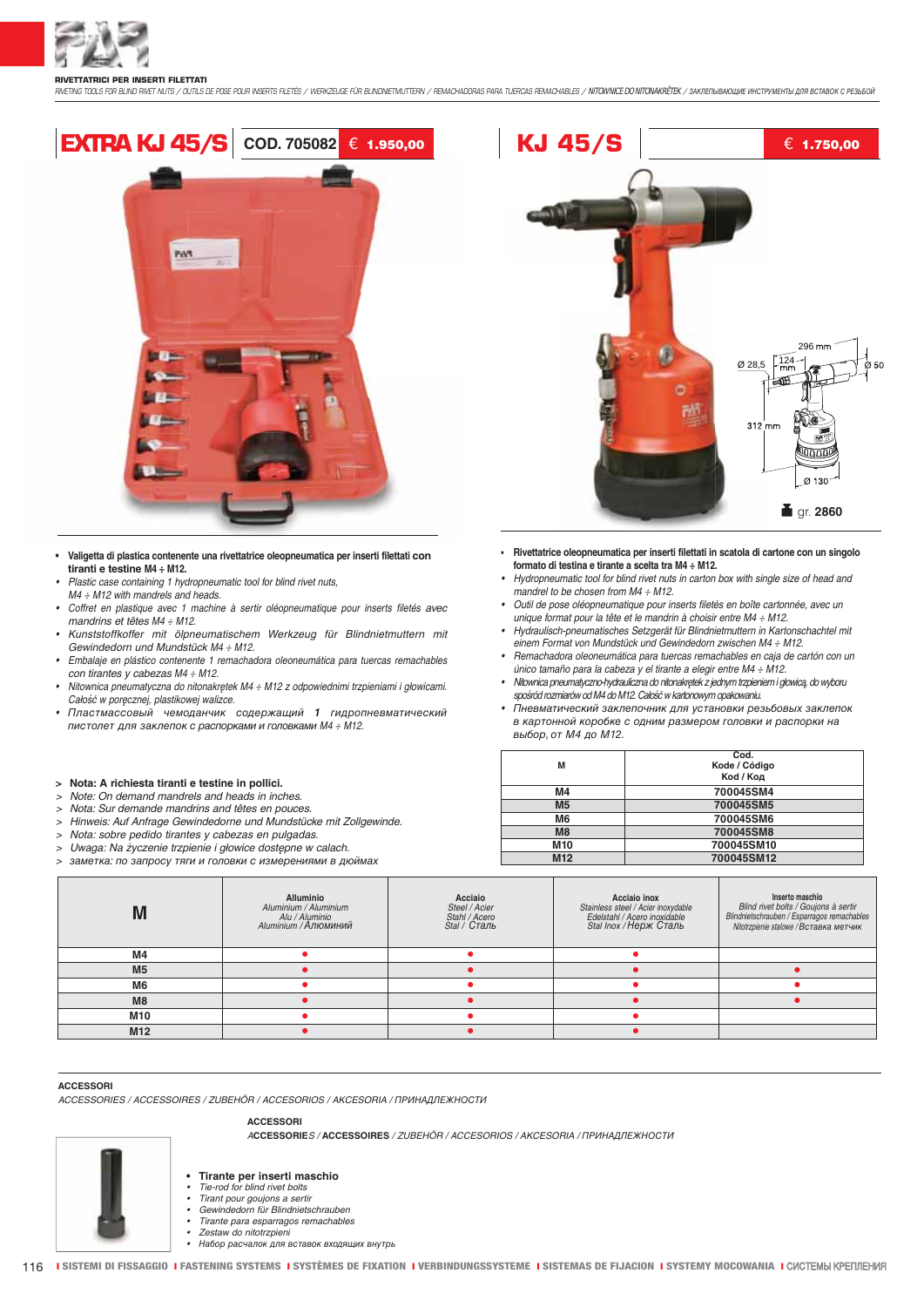

# **KJ 70** € 2456,00



- **Rivettatrice oleopneumatica per inserti filettati M3 ÷ M12. Booster di potenza separato dal corpo rivettatrice. È particolarmente indicata per impieghi in catena di montaggio.**
- *Hydropneumatic riveting tool for blind rivet nuts M3 ÷ M12. Tool body separated from the booster. Suitable for assembly line.*
- *Machine à sertir oléopneumatique pour inserts filetés M3 ÷ M12. Corps du outil de pose séparé du booster. Conseillé pour l'emploi sur chaîne de fabrication.*
- *Ölpneumatisches Werkzeug für Blindnietmuttern M3 ÷ M12. Werkzeugkörper vom Booster getrennt. Für Fliessbandarbeit empfohlen.*
- *Remachadora oleoneumática para tuercas remachables M3 ÷ M12. Booster de potencia separado dal cuerpo de la remachadora. Es particularmente indicada para el trabajo en cadena de montaje.*
- *•* Nitownica pneumatyczno-hydrauliczna do nitonakrętek M3 ÷ M12. Oddzielny siłownik. Nitownica szczególnie polecana do pracy na liniach
- Гидропневматический аппарат для заклепывания вставок *M3 ÷ M12.* Бустер отделен от корпуса пистолета. Рекомендуем для использования на сборочных конвейерах*.*

| M              | <b>Alluminio</b><br>Aluminium / Aluminium<br>Alu / Aluminio<br>Aluminium / Алюминий | Acciaio<br>Steel / Acier<br>Stahl / Acero<br>Stal / Сталь | <b>Acciaio inox</b><br>Stainless steel / Acier inoxydable<br>Edelstahl / Acero inoxidable<br>Stal Inox / Нерж Сталь |
|----------------|-------------------------------------------------------------------------------------|-----------------------------------------------------------|---------------------------------------------------------------------------------------------------------------------|
| M <sub>3</sub> |                                                                                     |                                                           |                                                                                                                     |
| M <sub>4</sub> |                                                                                     |                                                           |                                                                                                                     |
| <b>M5</b>      |                                                                                     |                                                           |                                                                                                                     |
| M <sub>6</sub> |                                                                                     |                                                           |                                                                                                                     |
| M8             |                                                                                     |                                                           |                                                                                                                     |
| <b>M10</b>     |                                                                                     |                                                           |                                                                                                                     |
| M12            |                                                                                     |                                                           |                                                                                                                     |



 $g$ r. 2050